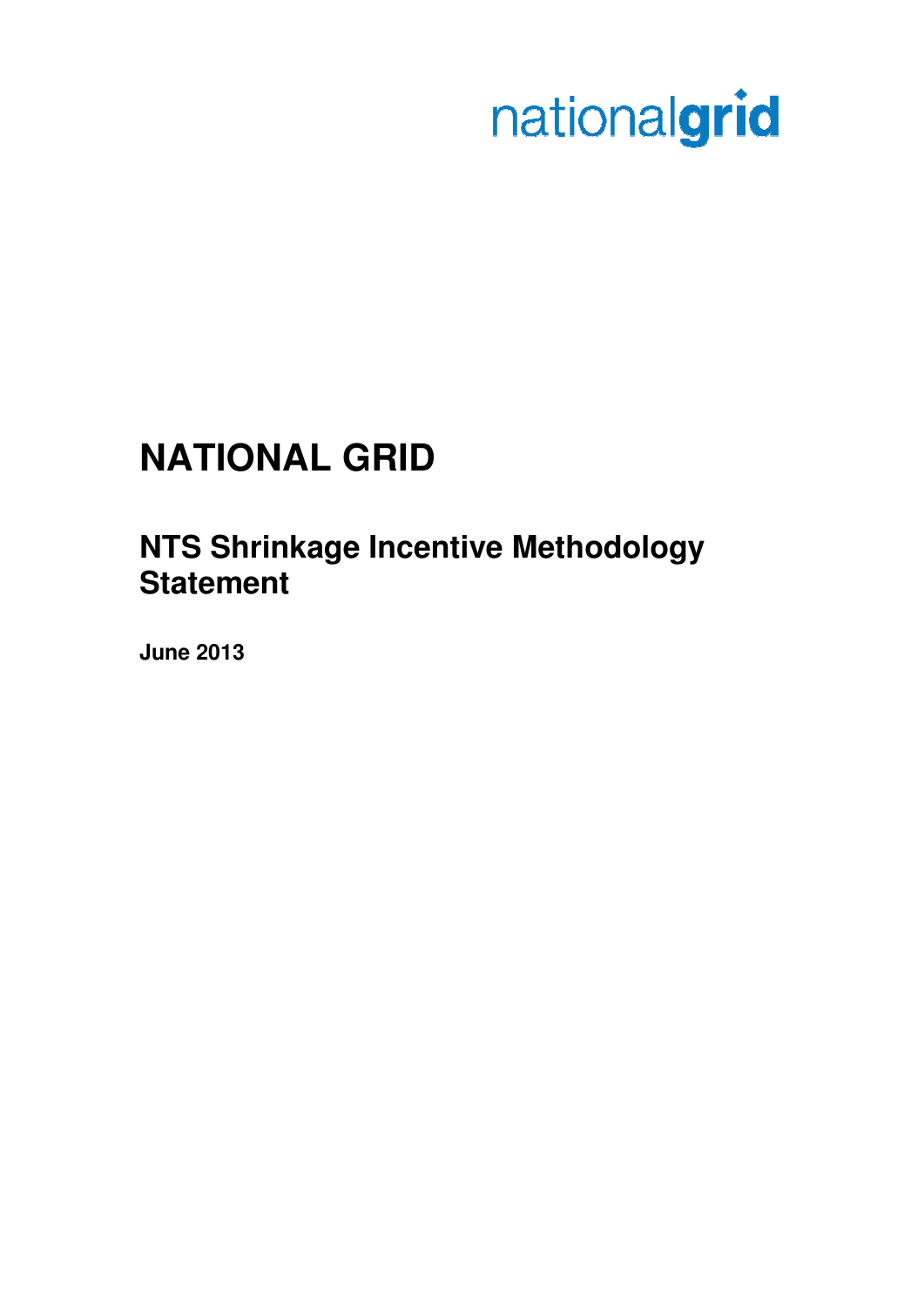#### **ABOUT THIS DOCUMENT**

This document describes the methodology that National Grid Gas plc ("National Grid") in its role as holder of the Gas Transporter Licence in respect of the NTS ("the Licence") employs to calculate specific components within the shrinkage incentive scheme.

This Shrinkage Incentive Methodology Statement will be effective for Formula Year 2014/15.

This document has been published by National Grid in accordance with Special Condition 3D of the Licence.

If you require further details about any of the information contained within this document or have comments on how this document might be improved please contact Mike McCluskey, Gas Incentives team on 01926 654100 or at mike.mccluskey@nationalgrid.com or at:

Gas Incentives & Strategy National Grid House Warwick Technology Park Gallows Hill **Warwick** CV34 6DA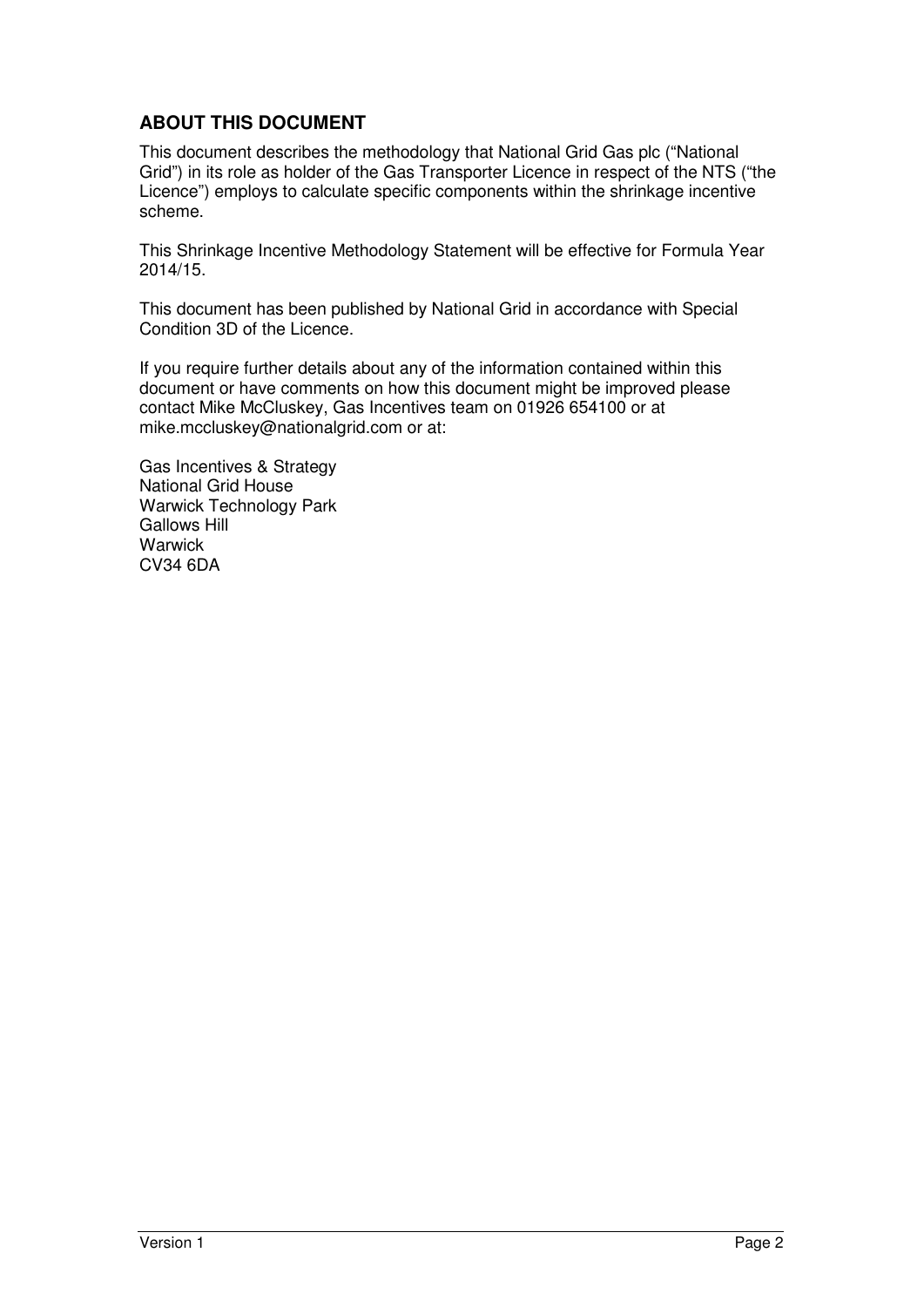# **Contents**

**ABOUT THIS DOCUMENT GENERAL INFORMATION PRINCIPLES BASELINE VOLUMES COMPRESSOR FUEL USE UNACCOUNTED FOR GAS CALORIFIC VALUE SHRINKAGE ENERGY EFFICIENCY VOLUMES APPENDIX A – SHRINKAGE COST TARGET OVERVIEW APPENDIX B – TIMELINE**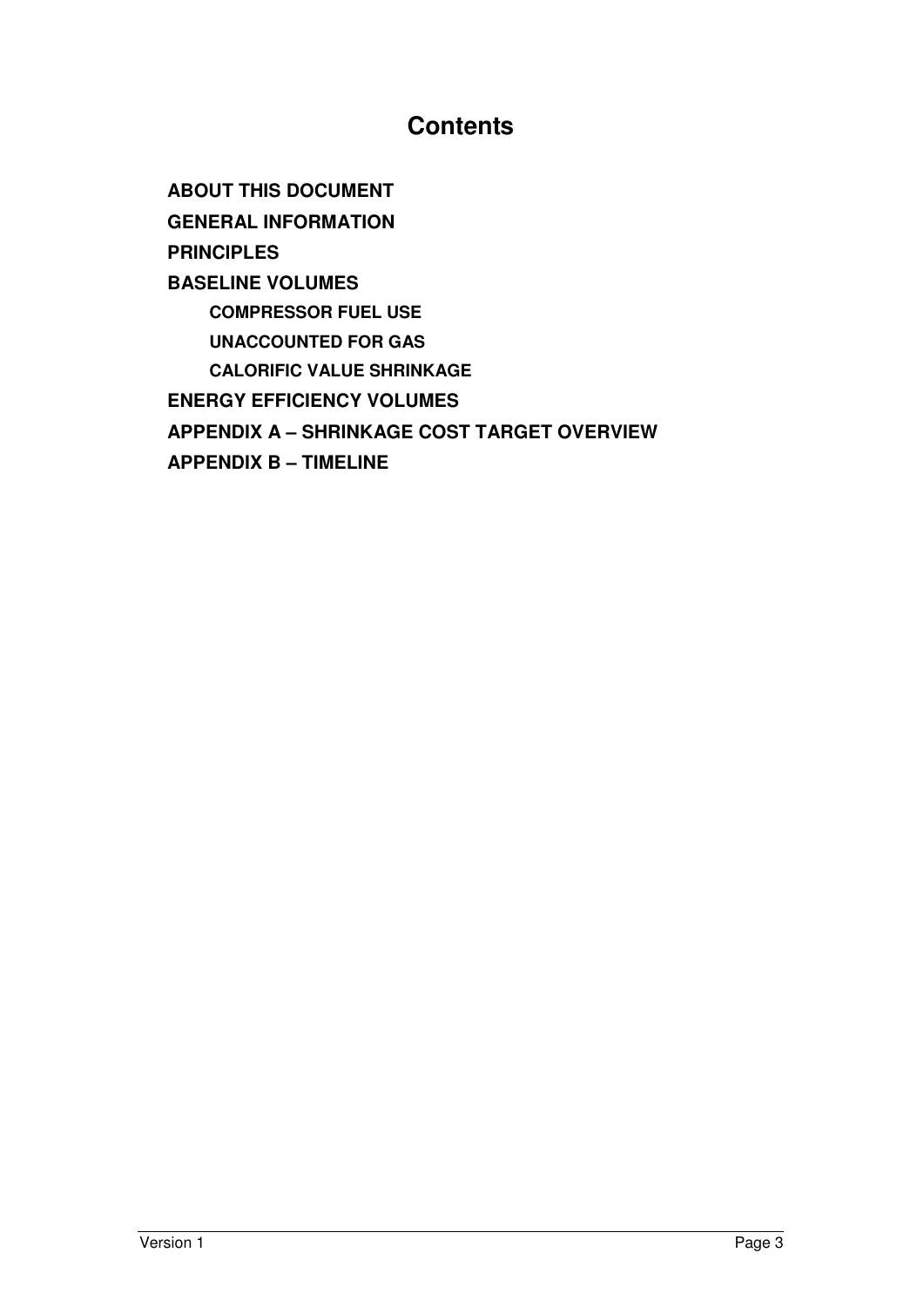#### **GENERAL INFORMATION**

National Grid Gas plc ("National Grid") is the owner and the operator of the gas National Transmission System (NTS) in Great Britain.

The NTS plays an important role in facilitating the competitive gas market and helps to provide the UK with a secure gas supply. It is a network of pipelines, presently operated at pressures of up to 94 barg, which transports gas safely and efficiently from coastal terminals and storage facilities to exit points from the system. Exit points are predominantly connections to gas Distribution Networks (DNs), but also include storage sites, and direct connections to power stations, large industrial consumers and other systems, such as interconnectors to other countries.

These operations are undertaken to meet the needs of the companies that supply gas to domestic, commercial and industrial consumers and to power stations. These activities incur shrinkage operating costs managed by NGG as the "Shrinkage Provider"

This publication sets out the methodology that National Grid in its role as holder of the Gas Transporter Licence in respect of the NTS ("the Licence") employs to calculate specific components within the shrinkage incentive scheme.

Details of National Grid and its activities can be found on its internet site at www.nationalgrid.com.

**An electronic version of this publication can be found at the following internet page: http://www.nationalgrid.com/uk/Gas/soincentives.**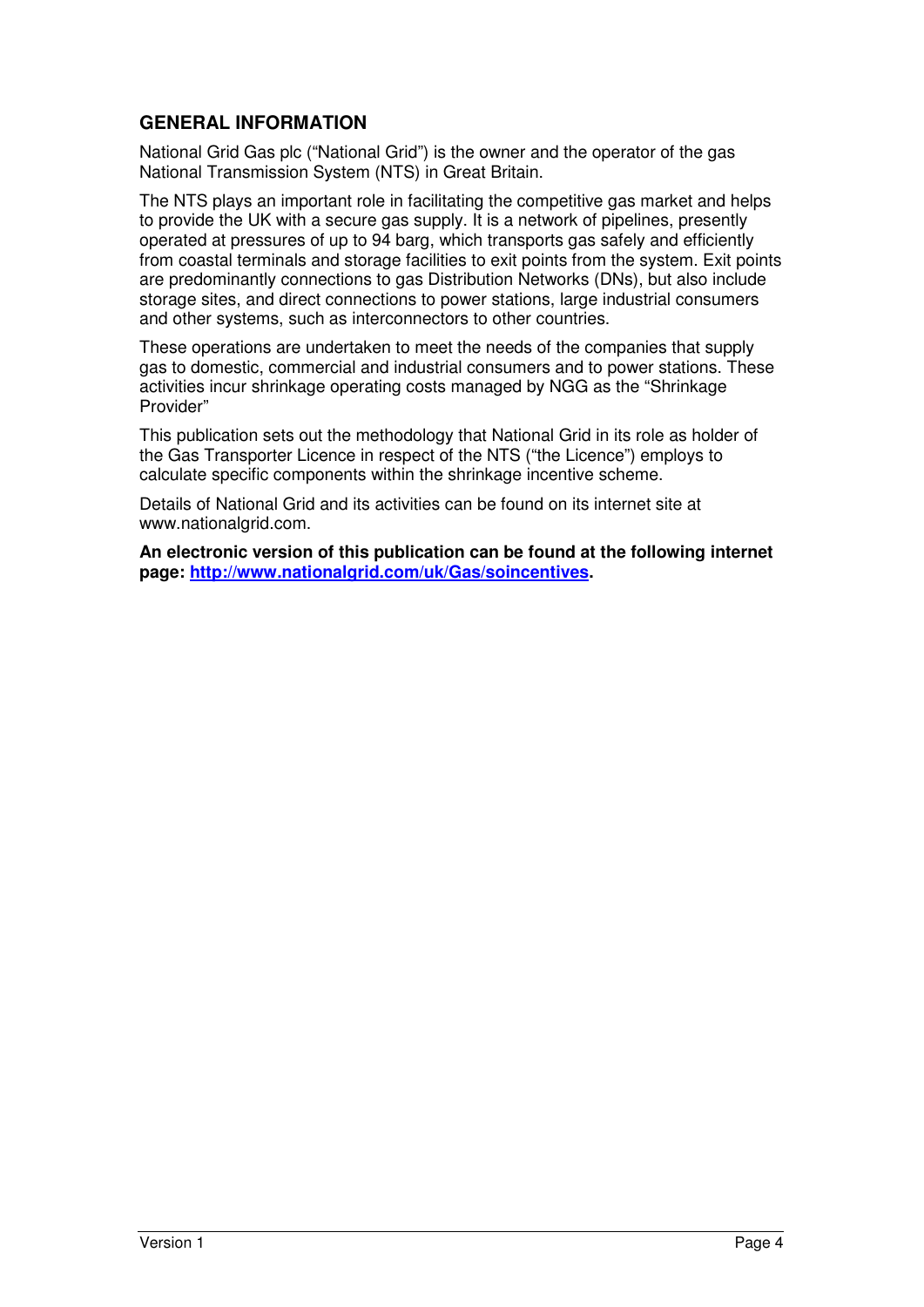#### **PRINCIPLES**

This methodology statement is an enduring statement and, in accordance with Special Condition 3D of the licence, prior to any modification National Grid shall consult interested parties and furnish Ofgem with a report detailing representations and proposed modifications for approval. Notwithstanding the process to modify the Methodology Statement, National Grid shall undertake a full review of the Methodology Statement to be implemented from April 2017.

The diagram in Appendix A illustrates how shrinkage incentive targets are calculated and highlights the specific elements that are calculated using this methodology.

The relevant shrinkage incentive parameters specified within the licence will be calculated by following this methodology statement for each Formula Year. The values calculated for each component will be published on National Grid's website within the following timescales (where t-1 and t+1 relate to the year preceding and following the relevant Formula Year):

- Quarterly baseline volumes: June, September, December and March (all t-1); and
- Efficiency volume targets: April t+1 (following close out of outturn data).

The timescales of when each parameter is calculated and published for any Formula Year are shown in Appendix B.

For Formula Year 2014/15, no material changes requiring consultation to modify the Methodology Statement are identified.

Note that the enduring approach agreed for the Methodology Statement for Formula Year 2014/15 onwards requires parameters for the Formula Year to be separately published in an Ex-Ante Baseline Values Statement. Consistent with this, the (transitional) Appendix C "Parameters for 2013/14" has been removed.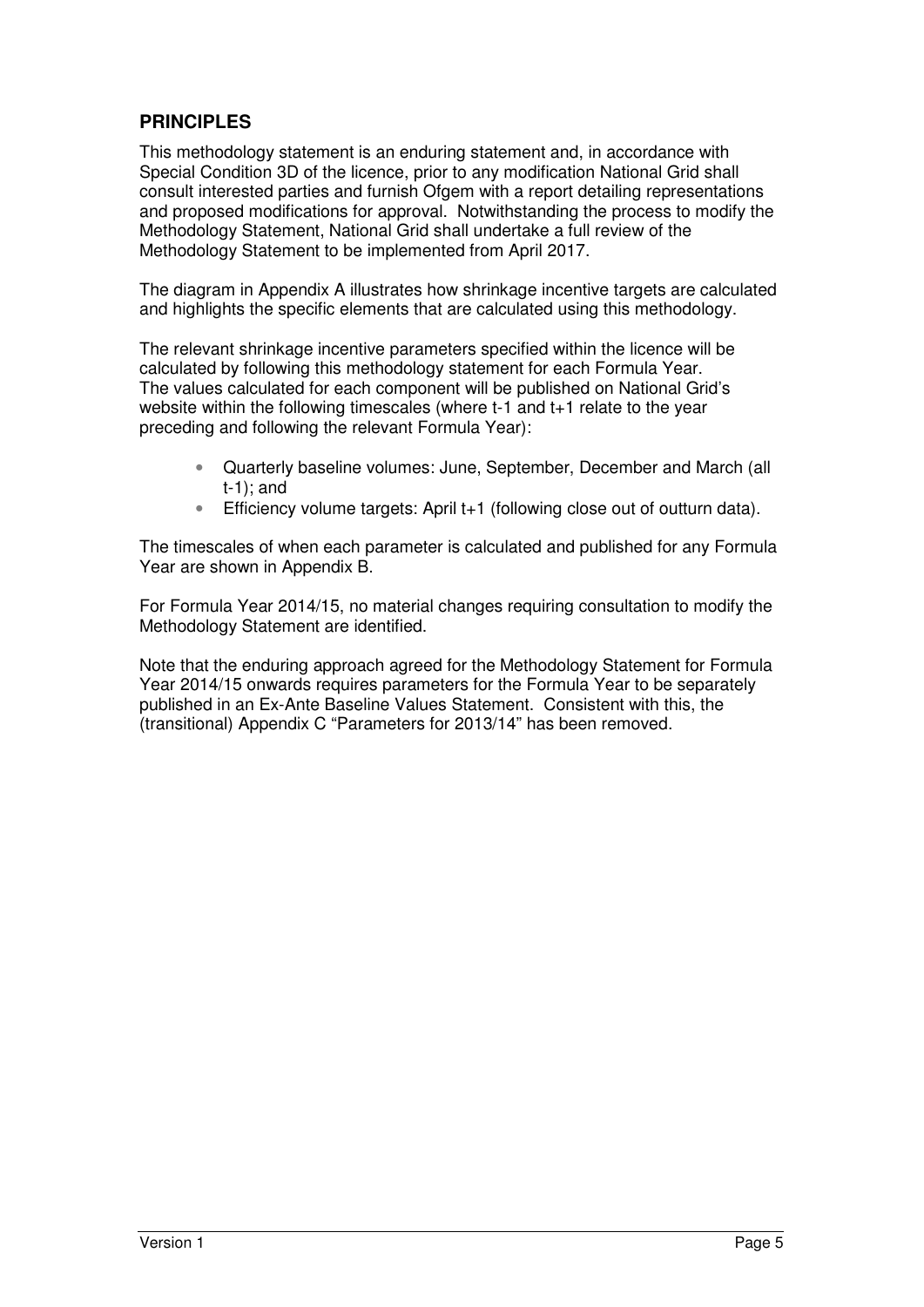#### **BASELINE VOLUMES**

The forward baseline volume comprises the forecast volumes for CFU, UAG and CV shrinkage, as detailed below. These will be calculated in advance of each quarter.

#### **Compressor Fuel Use**

CFU forward baseline volumes (for gas and electricity) will be calculated, in June t-1, using forecast St. Fergus flows and the relationship between historical annual average of daily St. Fergus flows and total annual CFU volume.

#### **Step 1**

Calculate the exponential relationship (least error fit) between historical annual average flow at the St. Fergus aggregated system entry point (ASEP) and annual total CFU (gas equivalent) using data from 2006/07 to the latest data available for a full incentive year (inclusive).

#### **Step 2**

Insert the forecast St. Fergus flows for the following year, as published in the Future Energy Statement, into the exponential relationship identified in step 1, to calculate the annual CFU forward baseline volume.

#### **Step 3**

Calculate the ratios of quarterly outturn CFU to annual outturn CFU for the previous full Formula Year and use these ratios to pro-rate the annual CFU forward baseline volume into quarterly CFU forward baseline volumes.

#### **Step 4**

Split the quarterly CFU forward baseline volumes between gas and electricity, based on electric drives' operations consistent with prevailing electric drive commissioning programme. These forward baseline targets will not be updated throughout the year.

#### **Unaccounted for Gas**

Calculate UAG forward baseline volumes in June, September, December and March as the daily average of the outturn UAG volumes for the 90 calendar days,(up to and including the final calendar day of the month prior to publication of the relevant statement) multiplied by the number of days for the relevant quarter.

#### **Calorific Value Shrinkage**

The quarterly baseline CV Shrinkage targets for the relevant Formula Year will be determined in June t-1.

#### **Step 1**

Take standard supply and demand profiles from seven demand days across the annual forecast NTS demand curve (Peak, D2, D13, D30, D46, D150 and D300). Perform network analysis using these supplies and demands with an intact network model, optimising for balanced pressures and flows and minimum compressor usage.

#### **Step 2**

For each of the seven days, take the end-of-day volumes and calorific values for all of the distribution network exit points from the network analysis. Calculate the flow weighted average calorific value shrinkage for each distribution network as per the Gas (Calculation of Thermal Energy) Regulations 1996, amended by The Gas (Calculation of Thermal Energy) (Amendment) Regulations 1997.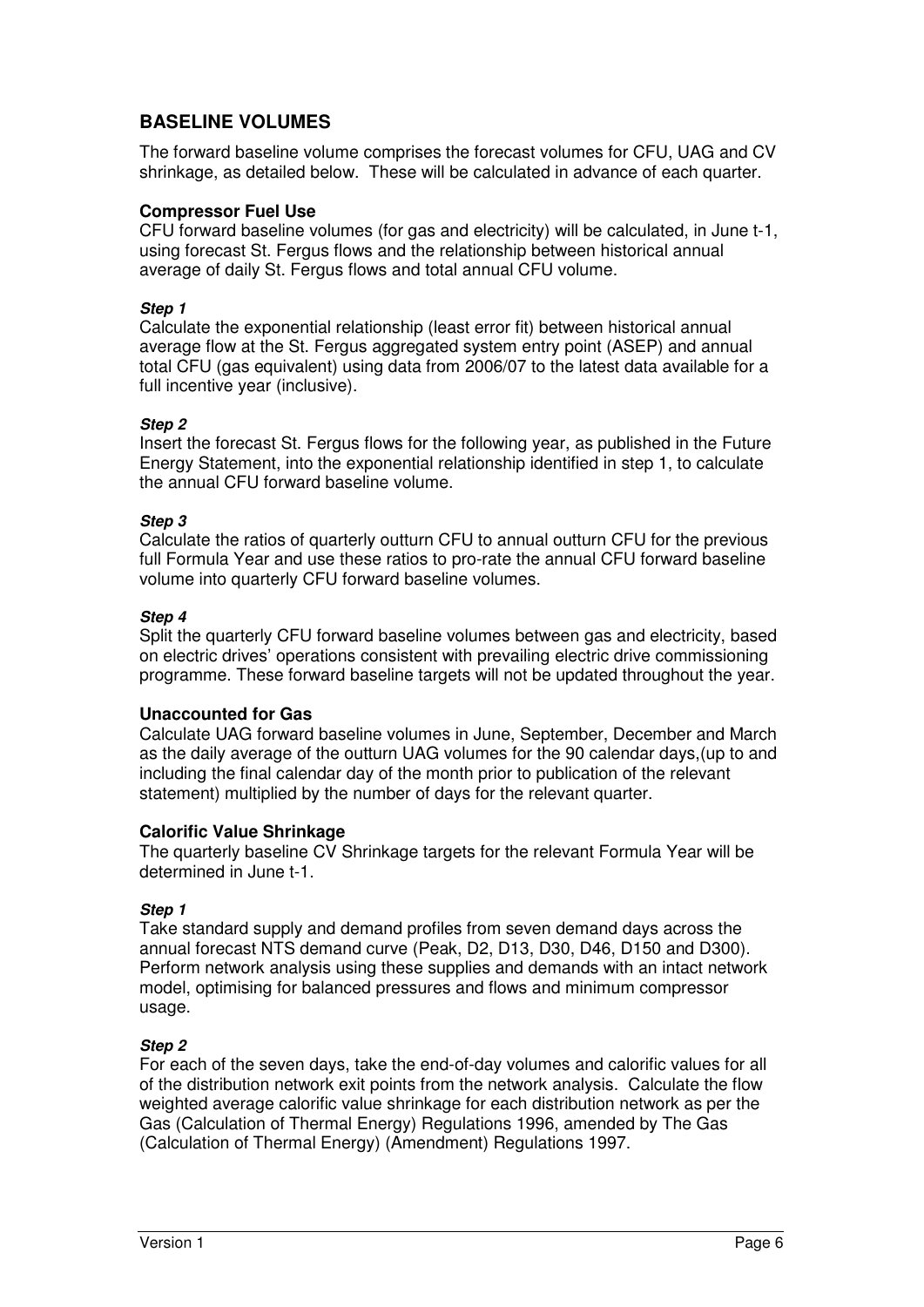#### **Step 3**

Summate the flow weighted average calorific value shrinkage for each distribution network to give a national value for each of the seven days.

#### **Step 4**

Aggregate the calorific value shrinkage for each of the seven days across the whole year i.e. D2 applies for days two to 12, D13 applies for days 13 to 29 etc. This will give an annual value for calorific value shrinkage.

#### **Step 5**

Adjust the annual value to exclude capped CV volumes in respect of:

- 1) gas taken off the following NTS offtakes:
	- •Ross;
	- •Dyffryn Clydach;
	- •Cowpen Bewley; and/or
- 2) gas entering a Distribution Network without passing through the NTS.

#### **Step 6**

The annual NTS CV Shrinkage target will then be divided by four to determine baseline quarterly CV Shrinkage targets. These forward baseline targets will not be updated throughout the year.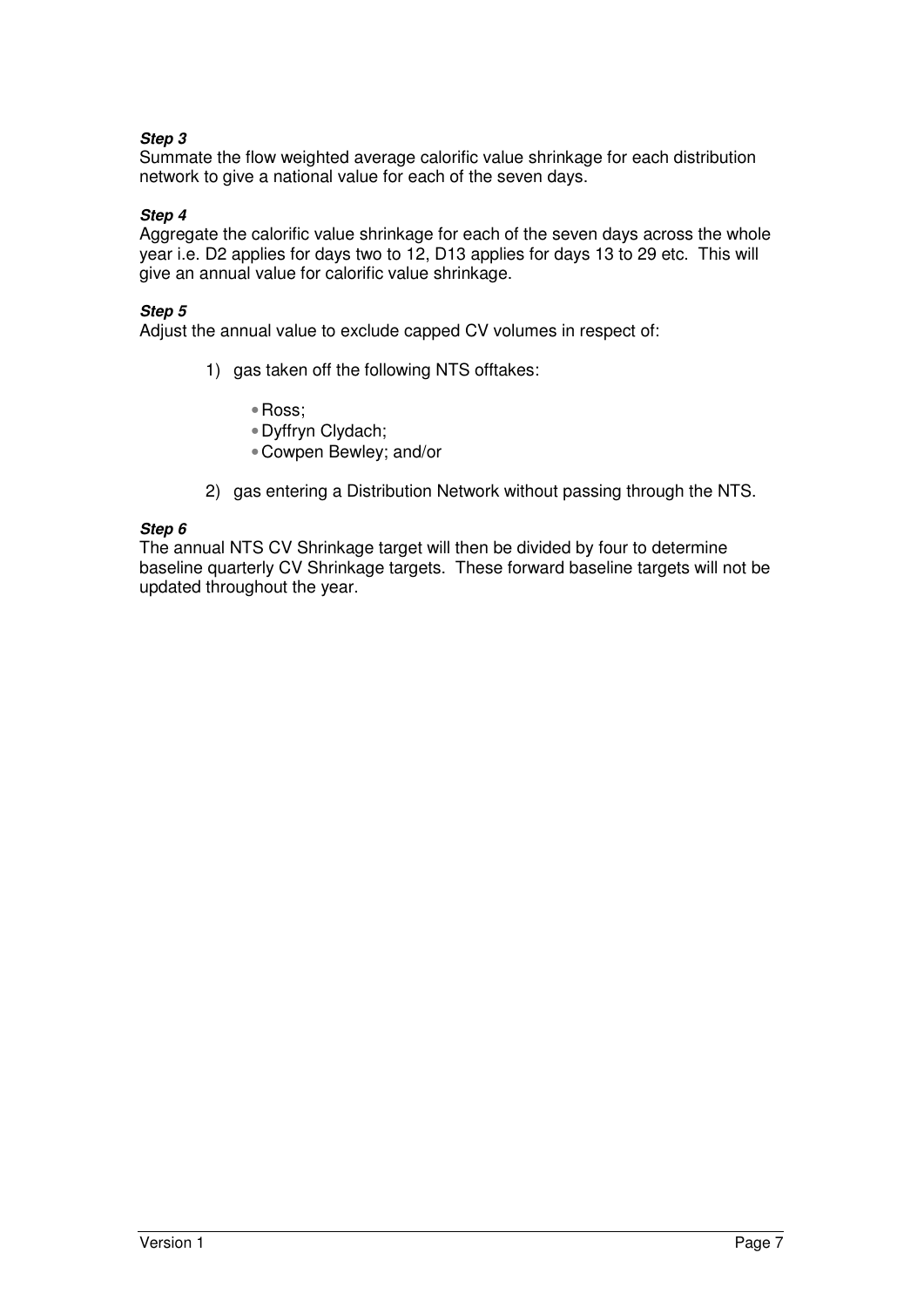#### **ENERGY EFFICIENCY VOLUMES**

The volume targets described in this section will be used to determine the adjustment to the shrinkage cost target.

#### **Energy Efficiency Variance for Compressor Fuel Usage (EEVCFUt)**

The CFU efficiency volume target will be calculated, in May following the relevant Formula Year, using actual St. Fergus flows and the relationship between historical annual average of daily St. Fergus flows and total annual CFU volume.

Insert the outturn St. Fergus flows into the St. Fergus/CFU relationship identified in June of the Formula Year prior to the relevant Formula Year to calculate the annual CFU efficiency volume target.

The CFU efficiency volume adjustment should be calculated as the difference between the annual outturn CFU volumes and the annual CFU efficiency volume target (outturn subtracted from the efficiency volume target).

#### **Energy Efficiency Variance for Calorific Value Shrinkage (EEVCVSt)**

The CV Shrinkage efficiency volume will be calculated employing the same methodology used to calculate the forward baseline target, but using the actual demand and supply values for the relevant gas days (Peak, D2, D13, D30, D46, D150, D300) and actual values for capped CV volumes.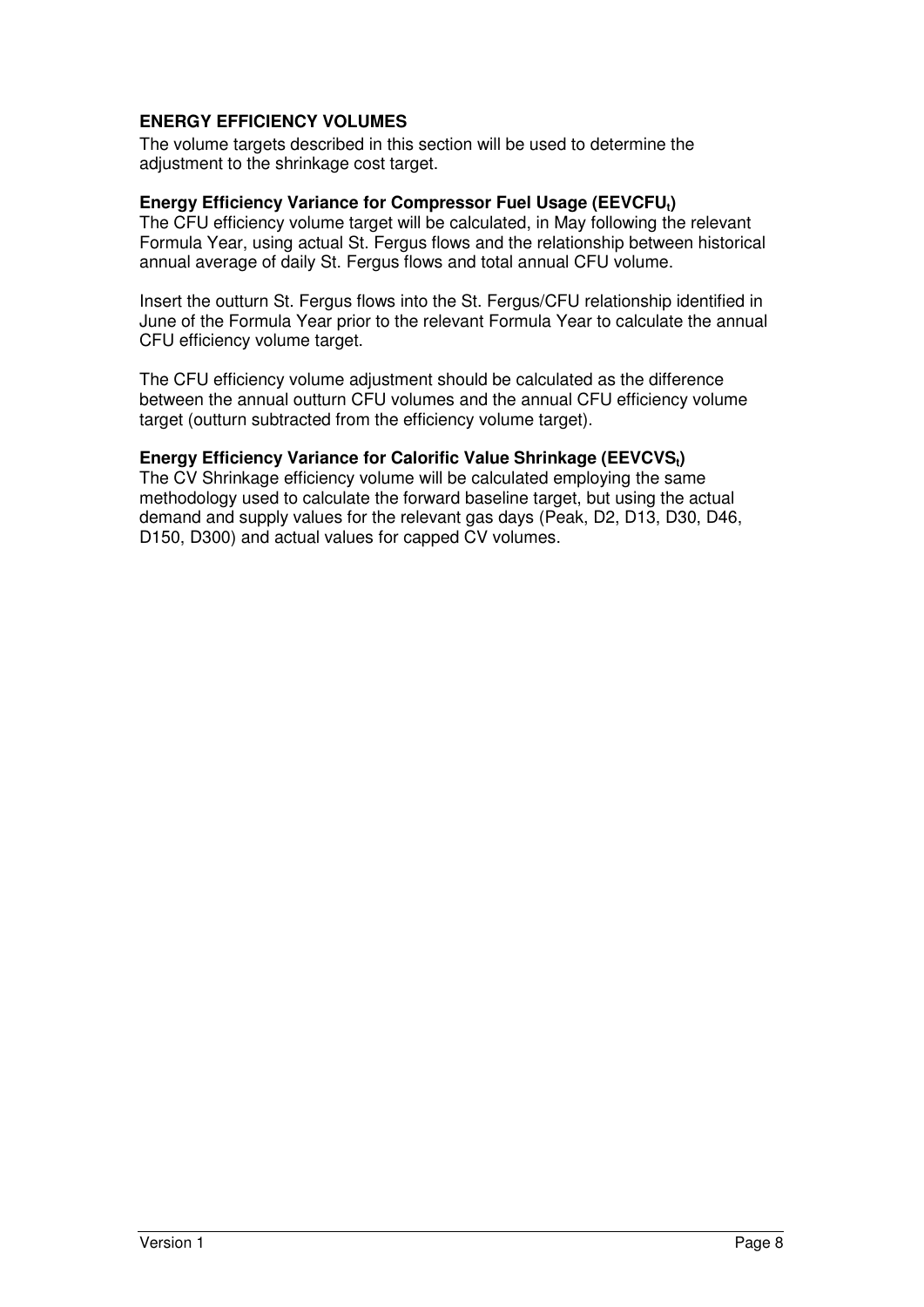# **APPENDIX A – SHRINKAGE COST TARGET OVERVIEW**